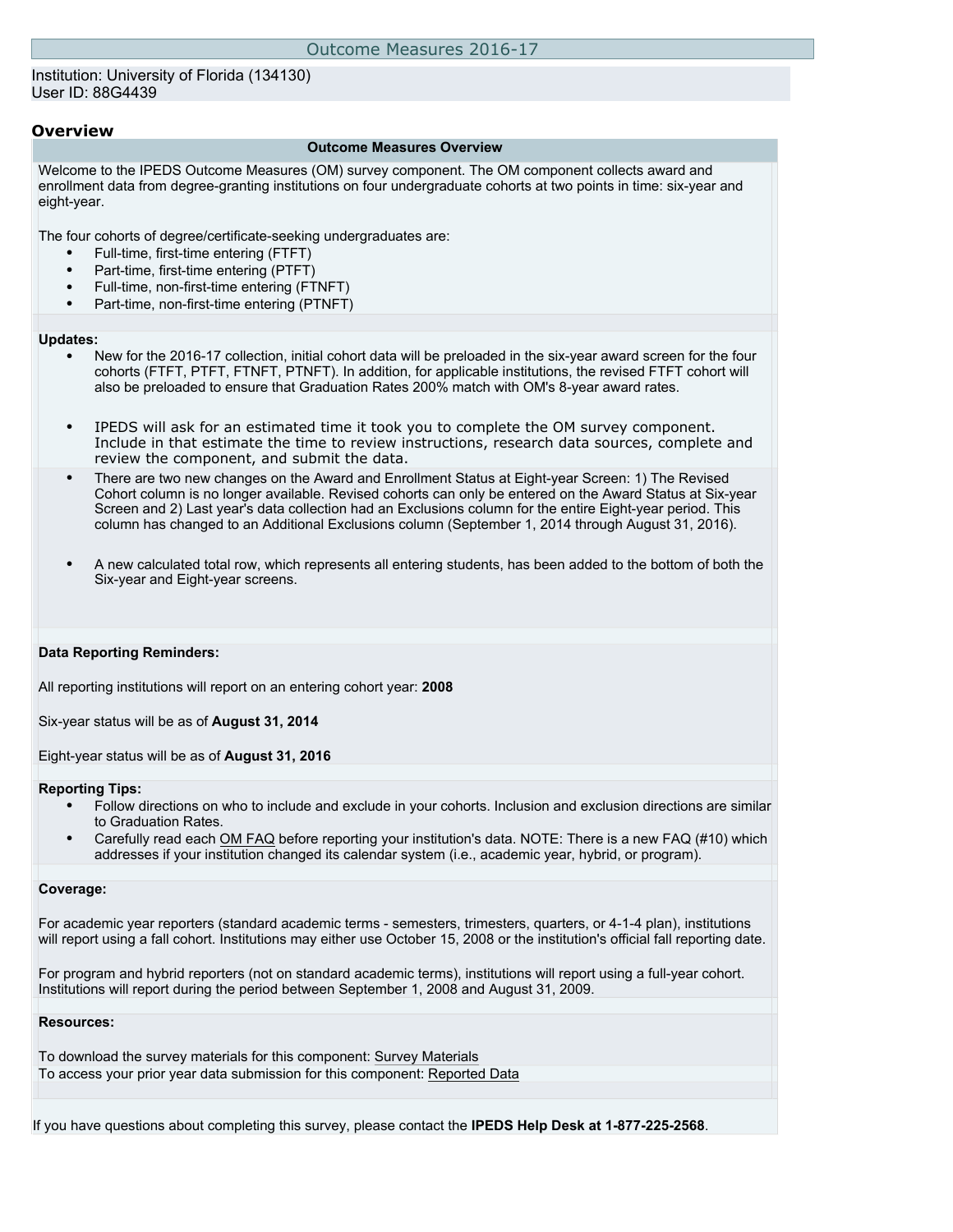# **Award Status at Six Years**

**Award Status at Six Years Directions: Refer to 2016-17 Survey Materials' Instructions for Award Status at Six**

## **Years.**

**Complete this screen for the 2008 entering cohort.**

**The 6 year period is the time the cohort enters through August 31, 2014.**

|                     | 2008<br>cohort          | Revised 2008<br>cohort | Exclusions to 2008<br>cohort | Adjusted<br>2008<br>cohort | <b>Awarded</b><br>by<br>your<br>institution | Percent of<br>adjusted cohort<br>who received an award from your<br>institution |
|---------------------|-------------------------|------------------------|------------------------------|----------------------------|---------------------------------------------|---------------------------------------------------------------------------------|
| First-time entering |                         |                        |                              |                            |                                             |                                                                                 |
| Full-time           | 6,366                   | 6,394                  | 12                           | 6,382                      | 5,561                                       | 87                                                                              |
| Part-time           | 18                      | ☺ 57                   | $\Omega$                     | 57                         | 34                                          | 60                                                                              |
|                     | Non-first-time entering |                        |                              |                            |                                             |                                                                                 |
| Full-time           | 1,408                   | $\bigcirc$ 1,624       | $\Omega$                     | 1,624                      | 1,434                                       | 88                                                                              |
| Part-time           | 181                     | $\bigcirc$ 225         | $\Omega$                     | 225                        | 164                                         | 73                                                                              |
|                     | Total entering students |                        |                              |                            |                                             |                                                                                 |
|                     | 7,973                   | 8,300                  | 12                           | 8,288                      | 7,193                                       | 87                                                                              |
|                     |                         |                        |                              |                            |                                             |                                                                                 |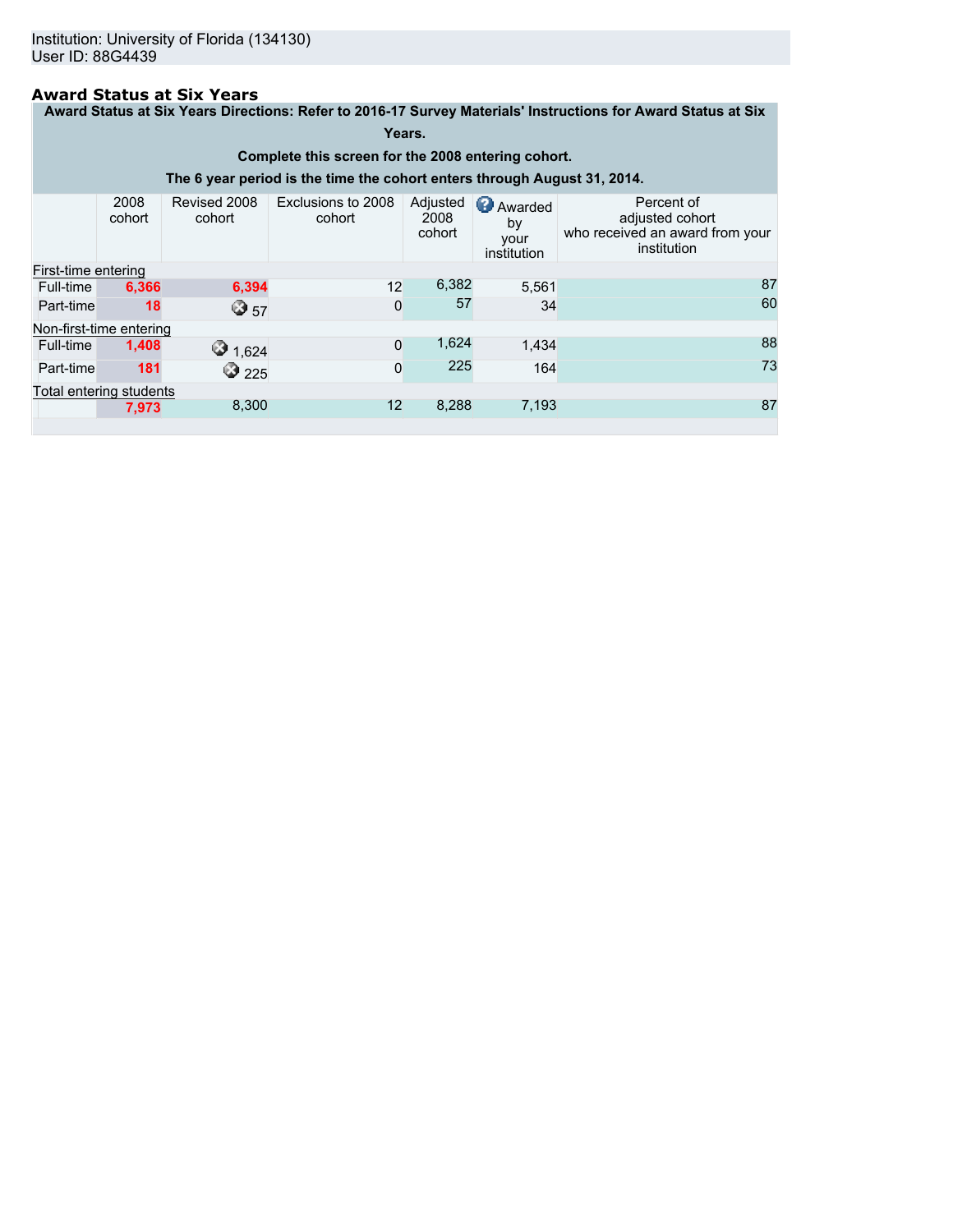# **Award and Enrollment Status at Eight Years**

**Award and Enrollment Status at Eight Years Directions: Refer to 2016-17 Survey Materials' Instructions for Award**

# **and Enrollment Status at Eight Years.**

**Complete this screen for the 2008 entering cohort. The 8 year period is the time the cohort enters through August 31,**

**2016.**

|                         | 2008 Cohort Additional Adjusted<br>(preloaded<br>adjusted<br>cohort from<br>six year<br>award status August 31,<br>screen) | Exclusions<br>(September<br>1.2014<br>through<br>2016) | 2008<br>Cohort | Ø<br>Awarded<br>by your<br>institution | still<br>enrolled<br>at your<br>institution | Students who did not receive an award from Percent<br>your institution through August 31, 2016<br>Number Number who Number of<br>subsequently students<br>enrolled at<br>another<br>institution | whose<br>subsequent<br>enrollment receive<br>status is<br>unknown | Total<br>number<br>who did<br>not<br>an award from your<br>institution | of<br>adjusted<br>cohort<br>who | Percent of<br>adjusted cohort<br>who did not<br>receive an<br>award, but are<br>received still enrolled at<br>an award your institution<br>or<br>from your institution subsequently<br>enrolled at<br>another<br>institution |
|-------------------------|----------------------------------------------------------------------------------------------------------------------------|--------------------------------------------------------|----------------|----------------------------------------|---------------------------------------------|-------------------------------------------------------------------------------------------------------------------------------------------------------------------------------------------------|-------------------------------------------------------------------|------------------------------------------------------------------------|---------------------------------|------------------------------------------------------------------------------------------------------------------------------------------------------------------------------------------------------------------------------|
| First-time entering     |                                                                                                                            |                                                        |                |                                        |                                             |                                                                                                                                                                                                 |                                                                   |                                                                        |                                 |                                                                                                                                                                                                                              |
| Full-time               | 6,382                                                                                                                      | $\Omega$                                               | 6,382          | 5.614                                  | 16                                          | 41                                                                                                                                                                                              | 711                                                               | 768                                                                    | 88                              |                                                                                                                                                                                                                              |
| Part-time               | 57                                                                                                                         | 0                                                      | 57             | 34                                     | 0                                           | $\overline{2}$                                                                                                                                                                                  | 21                                                                | 23                                                                     | 60                              |                                                                                                                                                                                                                              |
|                         | Non-first-time entering                                                                                                    |                                                        |                |                                        |                                             |                                                                                                                                                                                                 |                                                                   |                                                                        |                                 |                                                                                                                                                                                                                              |
| Full-time               | 1,624                                                                                                                      | 0                                                      | 1,624          | 1,492                                  |                                             | $\overline{2}$                                                                                                                                                                                  | 129                                                               | 132                                                                    | 92                              | 0                                                                                                                                                                                                                            |
| Part-time               | 225                                                                                                                        | 0                                                      | 225            | 168                                    | $\Omega$                                    | $\mathbf{1}$                                                                                                                                                                                    | 56                                                                | 57                                                                     | 75                              | 0                                                                                                                                                                                                                            |
| Total entering students |                                                                                                                            |                                                        |                |                                        |                                             |                                                                                                                                                                                                 |                                                                   |                                                                        |                                 |                                                                                                                                                                                                                              |
|                         | 8,288                                                                                                                      | 0                                                      | 8,288          | 7,308                                  | 17                                          | 46                                                                                                                                                                                              | 917                                                               | 980                                                                    | 88                              |                                                                                                                                                                                                                              |

 $\bigoplus$  **You may use the space below to provide context for the data you've reported above. These context notes will be posted on the College Navigator website, and should be written to be understood by students and parents.**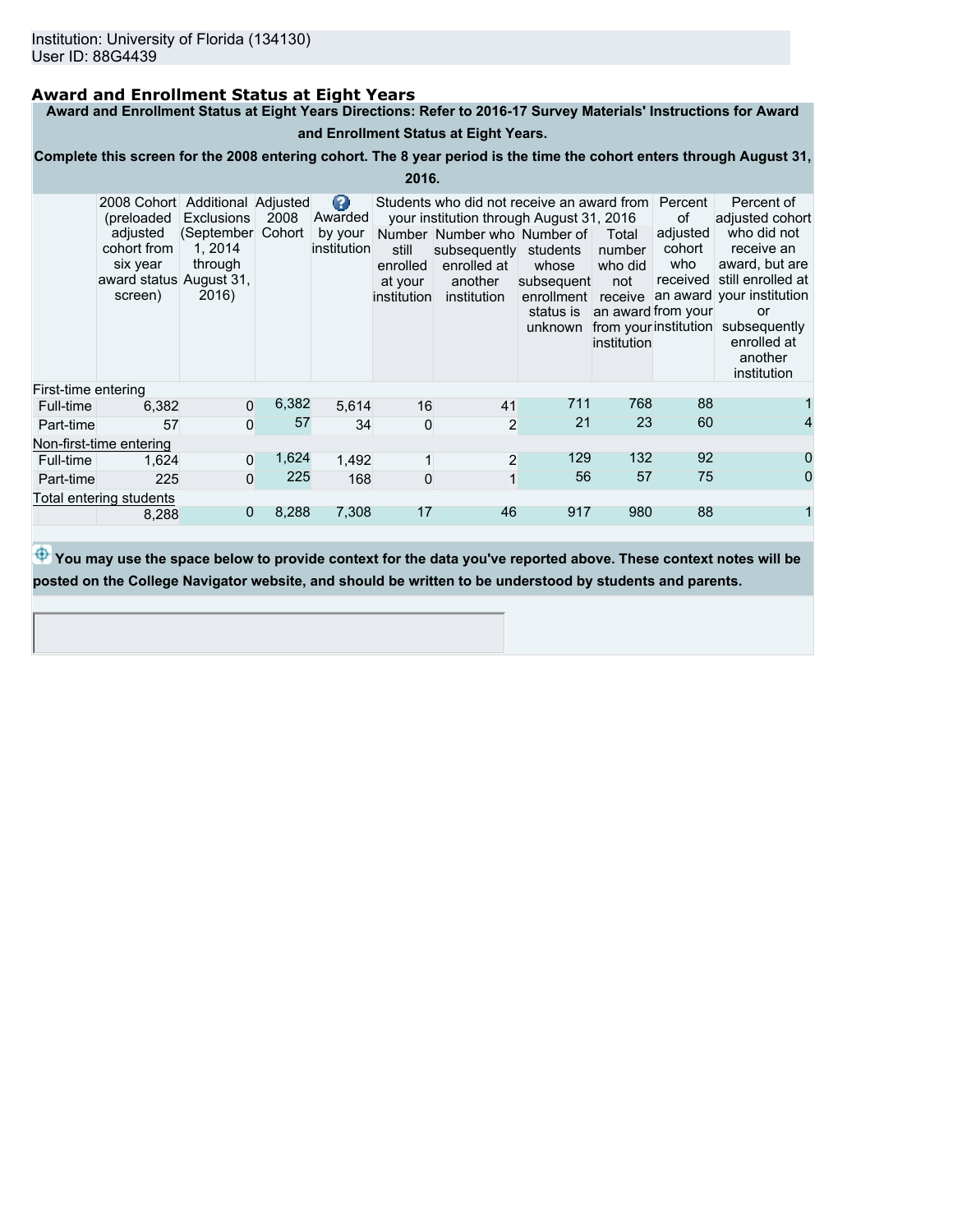# **Prepared by**

|                                                           | This survey component was prepared by: |                          |            |
|-----------------------------------------------------------|----------------------------------------|--------------------------|------------|
| Keyholder                                                 |                                        | SFA Contact              | HR Contact |
|                                                           | Finance Contact                        | Academic Library Contact | Other      |
| Name:                                                     |                                        |                          |            |
| Email:                                                    |                                        |                          |            |
|                                                           |                                        |                          |            |
| How long did it take to prepare this<br>survey component? |                                        | hours                    | minutes    |
|                                                           |                                        |                          |            |

The name of the preparer is being collected so that we can follow up with the appropriate person in the event that there are questions concerning the data. The Keyholder will be copied on all email correspondence to other preparers. The time it took to prepare this component is being collected so that we can continue to improve our estimate of the reporting burden associated with IPEDS. Please include in your estimate the time it took for you to review instructions, query and search data sources, complete and review the component, and submit the data through the Data Collection System.

Thank you for your assistance.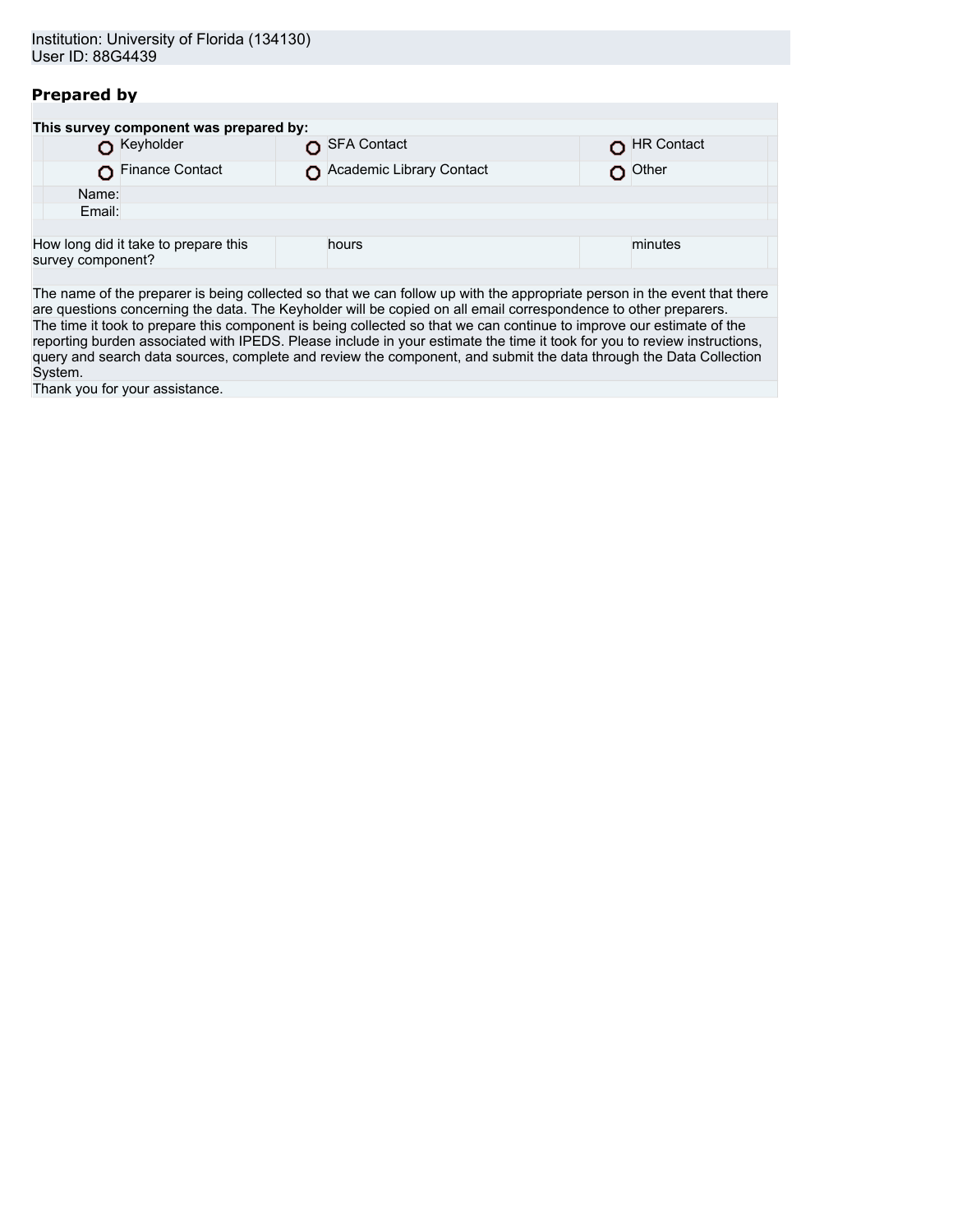# **Summary**

# **Outcome Measures Component Summary**

IPEDS collects important information regarding your institution. All data reported in IPEDS survey components become available in the IPEDS Data Center and appear as aggregated data in various Department of Education reports. Additionally, some of the reported data appears specifically for your institution through the College Navigator website. The purpose of this summary is to provide you an opportunity to view some of the data that, when accepted through the IPEDS quality control process, will appear on the College Navigator website. College Navigator is updated approximately three months after the data collection period closes.

Please review your data for accuracy. If you have questions about the data displayed below after reviewing the data reported on the survey screens, please contact the IPEDS Help Desk at: 1-877-225-2568 or ipedshelp@rti.org.

| Cohort                       | 6-year<br>Award Rate | 8-year<br>Award Rate | Still enrolled<br>at your institution<br>after 8 years | Did not receive an award<br>and subsequently enrolled<br>at another institution |
|------------------------------|----------------------|----------------------|--------------------------------------------------------|---------------------------------------------------------------------------------|
| Full-time,<br>First-time     | 87%                  | 88%                  | 0%                                                     | $1\%$                                                                           |
| Part-time,<br>First-time     | 60%                  | 60%                  | $0\%$                                                  | 4%                                                                              |
| Full-time,<br>Non-first-time | 88%                  | 92%                  | $0\%$                                                  | 0%                                                                              |
| Part-time,<br>Non-first-time | 73%                  | 75%                  | $0\%$                                                  | $0\%$                                                                           |